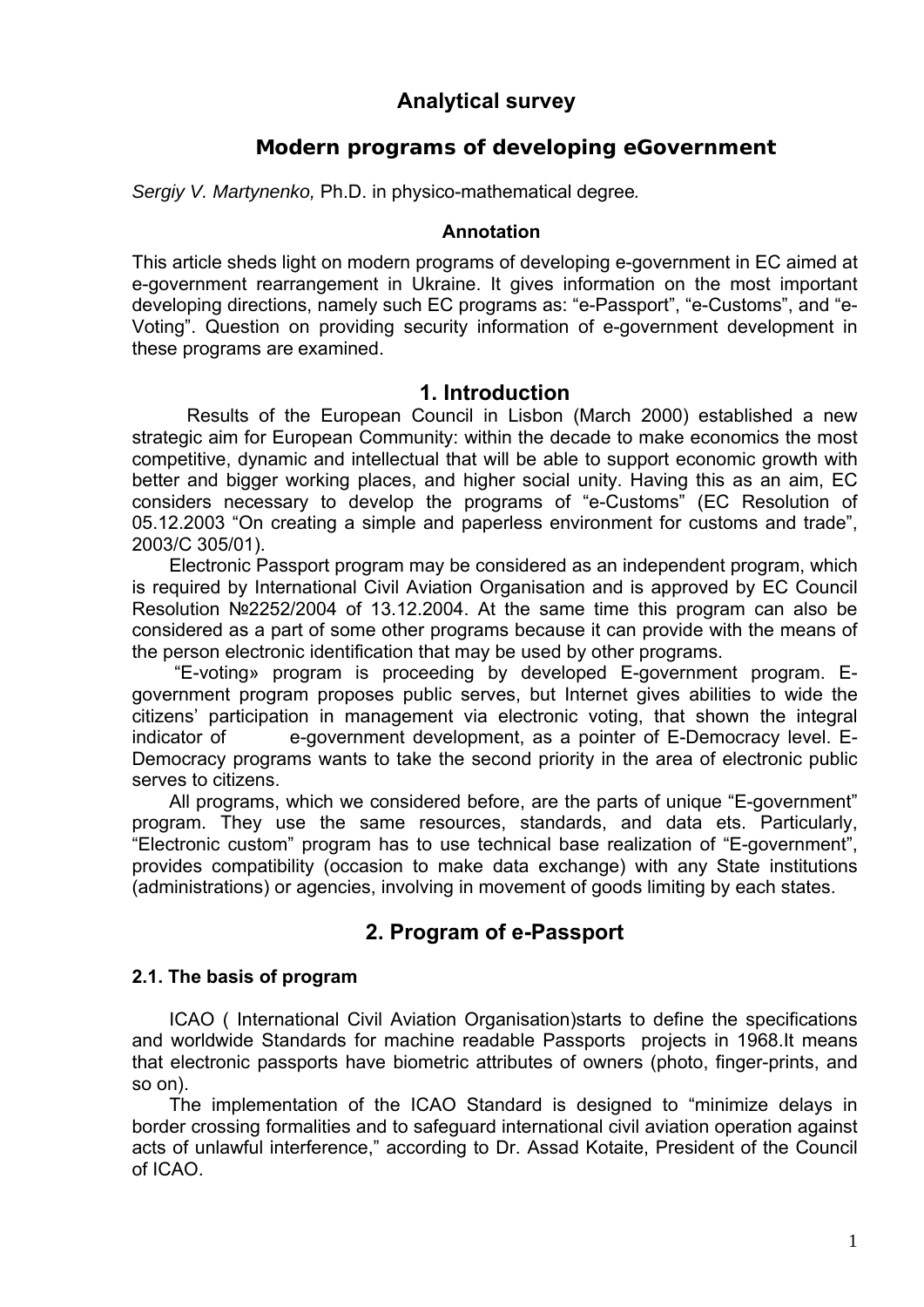On July 11, 2005, ICAO formally adopted the machine readable passport specifications, developed collaboratively by it and the International Standards Organization (ISO), as the worldwide standard for Passports. The formal adoption also embraces the specifications governing issuance of the new high security, biometric-enabled version of the standardized Passport or "ePassport" as it has become known. In adopting the specifications as the worldwide standard, all 188 member countries of ICAO have agreed to issue their passports including the new ePassport version in conformance with the Standard by no later than April 1, 2010 – although several more immediate deadlines will result in over 40 countries implementing the ePassport before the end of October 2006.

### Including:

 -The European Union has mandated that all 25 member states have fully-compliant ePassports containing a facial biometric in place by the end of September ,2006(this plan has not been realized yet )

 - The United States is in the process of testing ePassports for its citizens and expects to begin issuing them in 2006.

Known as the "ICAO Blueprint", the ePassport specifications mandate:

 1. Face as the primary, mandatory biometric; with iris or fingerprint as optional, secondary biometrics.

 2. A contactless, integrated circuit chip incorporated into the ePassport as the storage medium;

3. A globally interoperable logical data structure for programming the chip; and

 4. A modified public key infrastructure (PKI) scheme to secure the data recorded in the chip.

Department Homeland Security demands to citizens' passports in countries that have rights without visa entry on territory of America:

 - since 26June, 2005 citizens from these countries, which have arrived to the USA, must show machine-readable travel document;

 -since 26 October 2006 travel document must consist of owner digiphoto, microchip that saves biometric information from corresponding passport page in the memory and other biometric information.

It was the 7th seminar of the international Porvoo Group, which was established in conjunction with the EU eEurope project, in Iceland. Around 80 representatives from 18 European countries, Japan and USA as well as representatives from the European Commission and the United Nations 2005 discussed the situation with regard to interoperable European electronic identity and electronic services and the development projects in participating countries, as well as to exchange information about ongoing projects.

Particularly, there formed three major electronic identity policy objectives:

- general wide spread usage of PKI (Public Key Infrastructure) certificates;

- an open and standardised market providing certificates and related services ;

 - full benefits of EU- and international standards, thus aiming for interoperability with administrations of other countries.

According to standards of European Community and confirmed by Council Decision (Council Regulation (EC) on standards for security features and biometrics in passports and travel documents issued by Member States, Official Journal L 385, 29/12/2004 P.  $0001 - 0006.$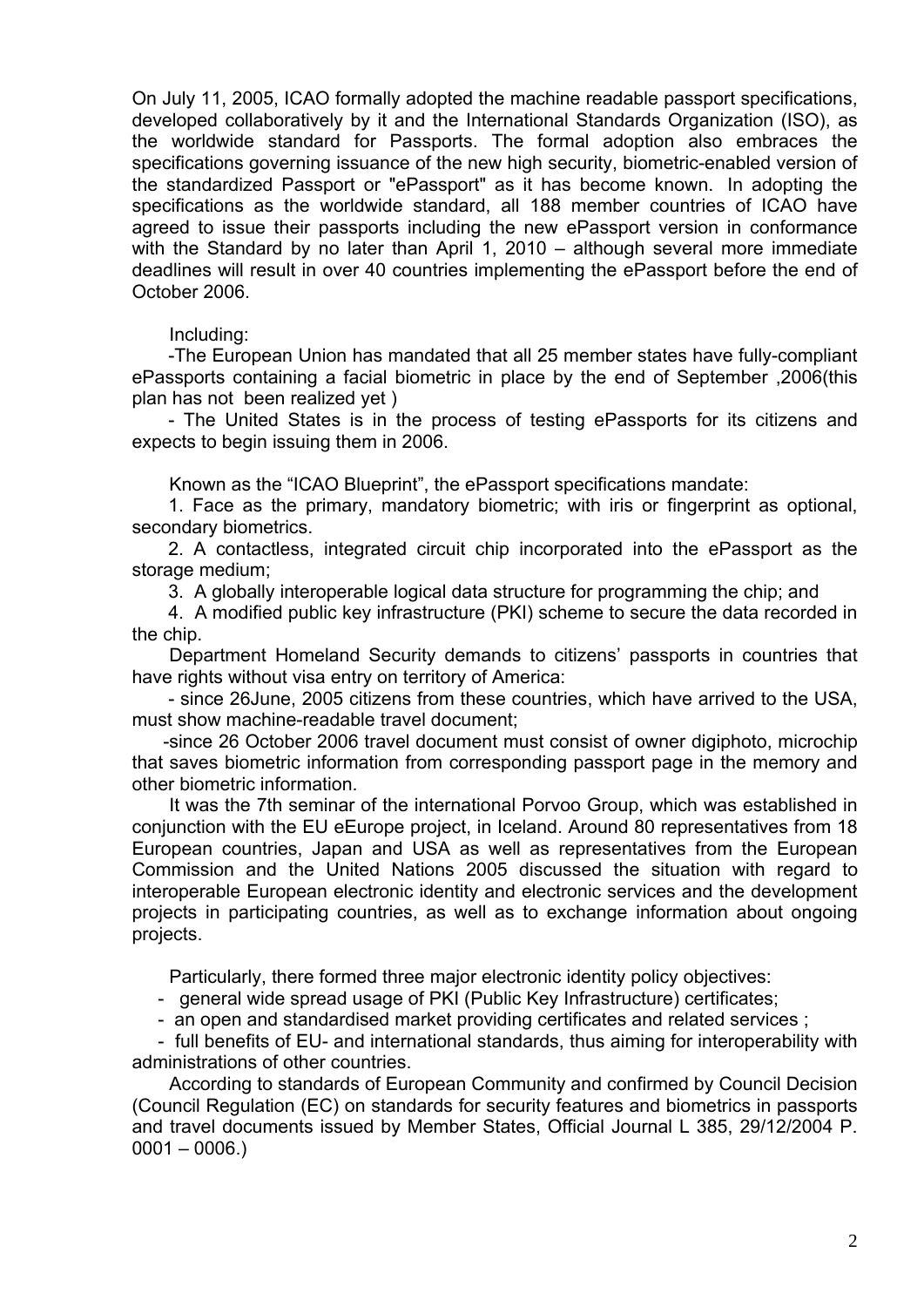## **2.2. Condition of e-passport program in EC**

According to demands of European Commission, Directorate-General Justice, Freedom and Security the facial recognition in ePassports becomes mandatory by August 2006.

**England.** There are plenty of initiatives in the electronic identity field particularly around driver licensing. Plans for national ID cards were delayed because of the recent general election, but a bill to introduce them is expected to become law at the end of 2005, with implementation during 2008–2009. The ID cards will be based on passports, and biometrics will remain a key component.

**Belgium.** In Belgium, after a pilot project, electronic ID cards were introduced to the population as a whole beginning in September 2004. The intention is to replace the current paper cards with electronic ones by the end of 2009 – carrying an ID card is obligatory. A Public Key Infrastructure, i.e., PKI-supported signing mechanism, is present for e-transaction services.

Belgium is the first country worldwide to complete its roll out of ICAO-compliant electronic passports (ePassports). Since January 30, 2005 all new passports issued contain contactless chip technology. In total, 150,000 ePassports have been produced.

Belgian Passport receiving "the world's most secure passport" award from Interpol in 2003. The latest development includes an online website www.diplomatie.be/passweb on which the status of a Belgian passport can be verified. This website is linked to a centralized electronic database of stolen and lost passports that is accessible by every authority or even private person. All consultations of these files are properly logged. Belgium has a very severe privacy legislation. Moreover, every citizen can see online who looked into his or her file, and if need be file a complaint. The responsible CA organisation is Certipost, a semi-private organisation.

**Estonia.** Estonia has used electronic ID cards since 2002, and carrying an ID card is obligatory. The national ID cards are issued by the Citizenship and Migration Board. Over 100 services can be used with this card. A second chip containing biometrics, facial image and fingerprint, complying with the ICAO (the International Civil Aviation Organisation) recommendations, will be added to the card. . The Estonian UES initiative is currently being examined by Belgium and Finland.

**Iceland.** In Iceland the aim is to issue the first biometric passports in October 2005. The certificate policy of the Government of Iceland is based on the European standard ETSI TS 102 042, and the Danish OCES certificate policy

**Italy.** In March 2005, Italy approved a national law according to which it will become mandatory to issue citizens an identity card only in the electronic version, when citizens apply, beginning on January 1st, 2006. The usage of biometrics (one fingerprint, along with the bearer's photo) in the cards is envisioned. The ultimate objective of the Italian government in introducing electronic identity is to safeguard the rights of citizens; the privacy of citizens'.In 2005 Italy agreed national law, according to which is obligatory to make electronic version of identity card. Citizens will use them since January 1, 2006. Provided the usage of biometrics (one fingerprint with photo of owner) and that is the highest task of Italian government about entering of electronic identity card – protection of citizens; data confidentiality of citizens.

**Lithuania.** Lithuania is currently preparing the introduction of new, non-biometric passports prepared the entry of new non-biometrics passport (produced 1mln.passports).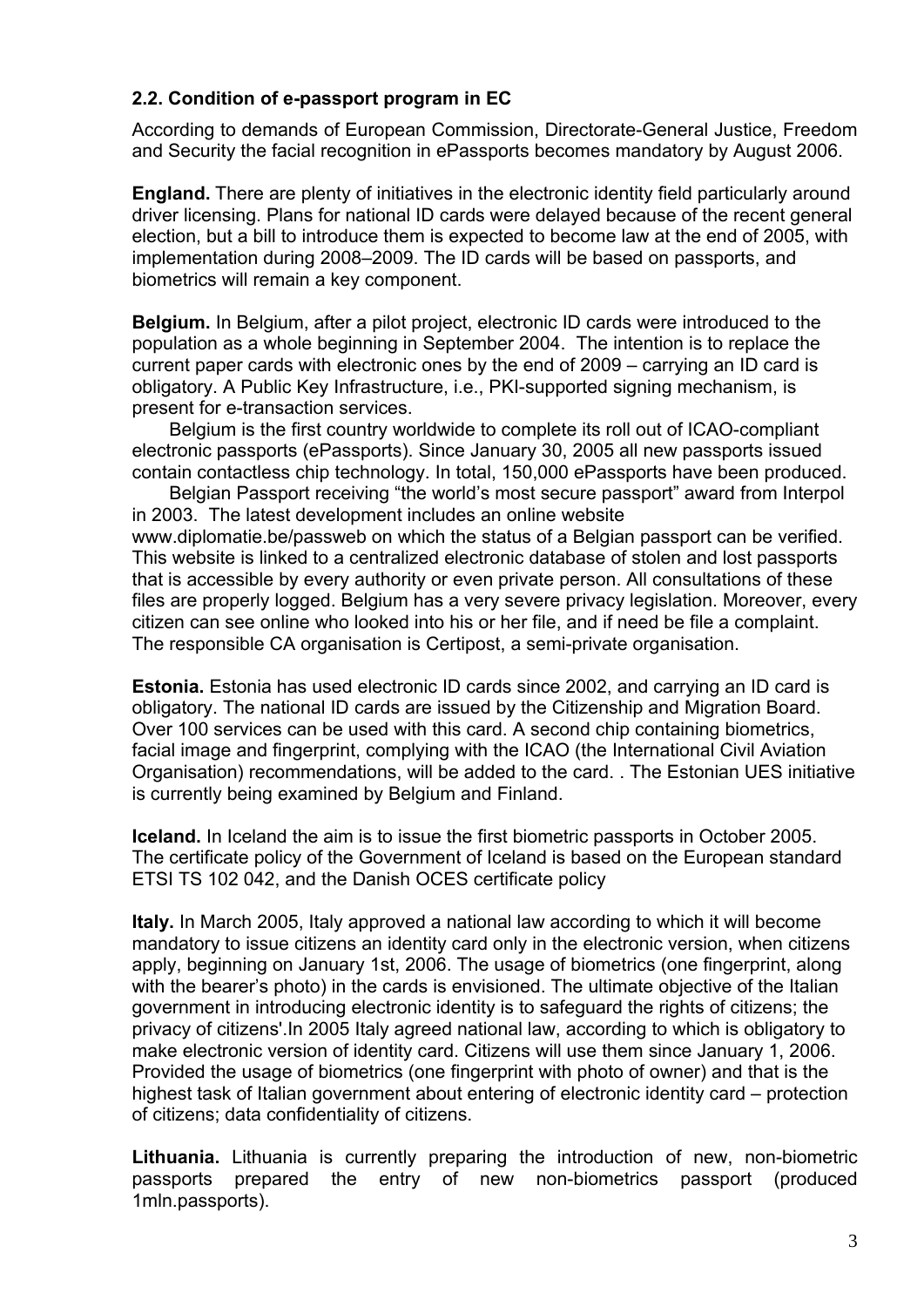**Poland.** Poland has put a hold on biometric travel documents until 2007 due to funding problems.

**The Netherlands** from February 2005 a six-month ePassport trial took place in six Dutch municipalities, where in total 14,700 ePassports were issued. Issuance of the new passport will start in the autumn of 2006.

## **Germany**

Of the various card projects that the Federal Government is responsible for, currently the main priority is the ePassport. Roll-out of the ICAO-based ePassport with facial recognition is intended to begin in November 2005. Additionally, the German Federal Government launched an eCard initiative some months ago. The goal of this initiative is the definition and implementation of a common platform for all upcoming smart cards in Germany, including those that Federal Government ministries will be responsible for (e.g. health patient card, civil servant cards, job card, upcoming electronic ID card) and private offerings in the field of banking cards, with respect to the signed "e-signature alliance". The upcoming electronic ID card is intended to be introduced in 2007. The intended usage of the eCard will be both private and public, mostly for access to eGovernment services.

**Norway.** From 1975 the banks in Norway have established joint systems for bank identification cards. Net-banking has become very popular, and the banks are developing a common inter-bank electronic identity system.

**Slovakia.** The Slovak government has announced plans to start issuing biometric passports by 1 September 2006.

**Finland.** The issuance of electronic ID cards was begun in 1999. The card contains a citizen certificate issued by the Population Register Centre, which is at the moment the only issuer of quality certificates in Finland. The ID card is not obligatory Electronic signature is already in use. There are over 50 services that use the card, including the Tax Administration, insurance companies, the Social Insurance Institution, Electronic Forms Finland service and The Finnish Defence Forces. The list of services is available at www.etu-klubi.fi.

For mutual recognition of electronic ID cards, Finland entered into a cooperation agreement with Estonia in 2003. The introduction of the biometric ID cards is envisioned in Finland during 2007–2008. In Finland the Ministry of the Interior is in charge of the Biometrics project. The aim is to start the issuance of ePassports in spring 2006.

**France.** The objective of the French administration remains the convergence with the German specifications to enable a degree of interoperability for both platforms, which constitute the basis of the future standard for the European Citizen Card. A decision is to be made concerning whether or not the electronic ID cards will be mandatory in France or remain optional as they are today. Electronic signature is already in use in France for some applications, but is not yet implemented on a large scale or for electronic identity purposes.

**Sweden.** The goal of the government is to give the citizens 24-hour-a-day, 7-day-aweek "one-stop-e-services" with the use of a standardised electronic identity. The infrastructure can also be used by private companies. At the moment, the responsible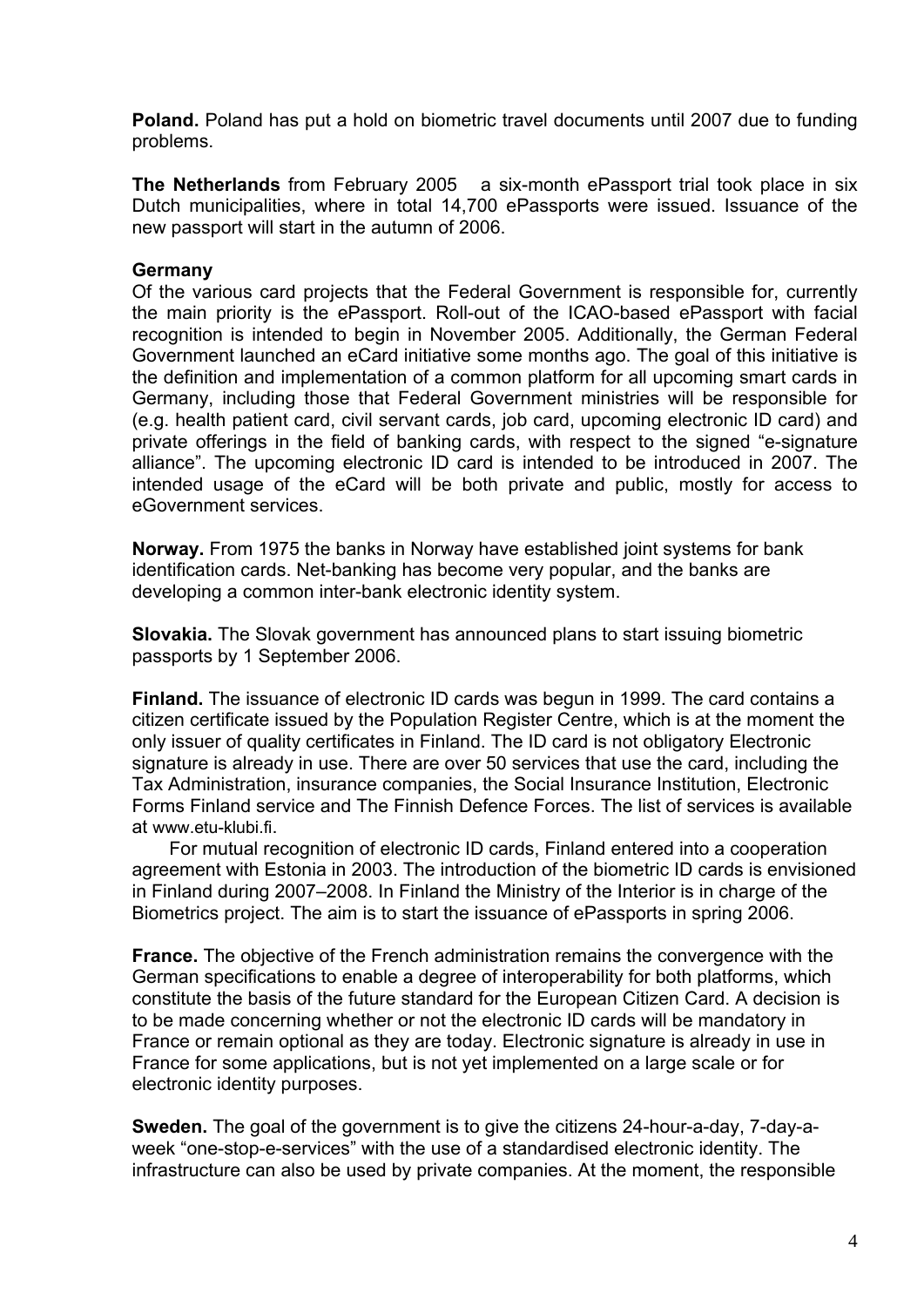CA organisations are Swedish banks and the telecommunications operator TeliaSonera. E-passport is not obligatory.

Examples of electronic services which are presently accessible to holders based on acceptance of electronic identity include Swedish Tax Agency services, calculation of a person's retirement pension, registration of a new address, permission to start a lorry, taxi or other vehicle corporation, renewal of bank loans, and a large number of local government electronic services. The Swedish Farmers Supply and Crop Marketing Association will also use electronic identity for contracts between the farmers and the association.In October 2005 the police will begin issuing a national electronic ID card, which will be both an official ID document and a Sweden passport.

## **3. E-Customs programme**

ЕС normative documents about the building system of **eCustoms** are;

**-** decision (№ 253/2003/EC) of the European Parliament and of the Council of 11February 2003 adopting an action programme for customs in the Community (Customs 2007);

**- ЕС Council Resolution** about creation a simple and paperless environment for Customs and Trade of 5 December 2003 (2003/C 305/01);

**- Communication** from the Commission to the Council, the European Parliament and the European Economic and Social Committee a simple and paperless environment for Customs and Trade of 24.07.2003, COM(2003) 452 final, 2003/0167 (COD);

**- Project "**Draft e-Customs vision statement and multi-annual strategic plan" of European Commission TAXDU/477/2004 оf 20.10.2004;

**- Communication** from the Commission to the Council, the European Parliament and the European Economic and Social Committee and Regional Committee egovernment role for European future 26.9.2003, COM(2003) 567 final.

The matter of e-Customs programme is in ЕС Resolution of Committee from 5 December 2003, particularly: "globalization and liberalization of trade, the increased volume of trade and the growth of e-commerce and wide usage of information technology thrown down new challenges to Customs administration.So Customs administration have to operate in the most effective and friendly e-services for providing European competitiveness".

According to e-Custom project from 20.10.2004 the Commission and the Member States will aim at achieving by 2008 that tasks;

- electronic data exchange between customs offices is possible throughout the Community where required for any customs procedure or any other purpose (e.g. prearrival declaration);

- an importer can lodge his summary and/ or customs declaration in electronic form from his premises, irrespective of the Member State in which the goods are entering into the Community;

- an exporter can lodge his export declaration in electronic form form from his premises, irrespective of the Member State from which the goods are leaving the Community;

- the collection and the repayment/ remission of import duties will, in principles, be handled by the customs office responsible for the place where the importer/ exporter is established and keeps his customs records;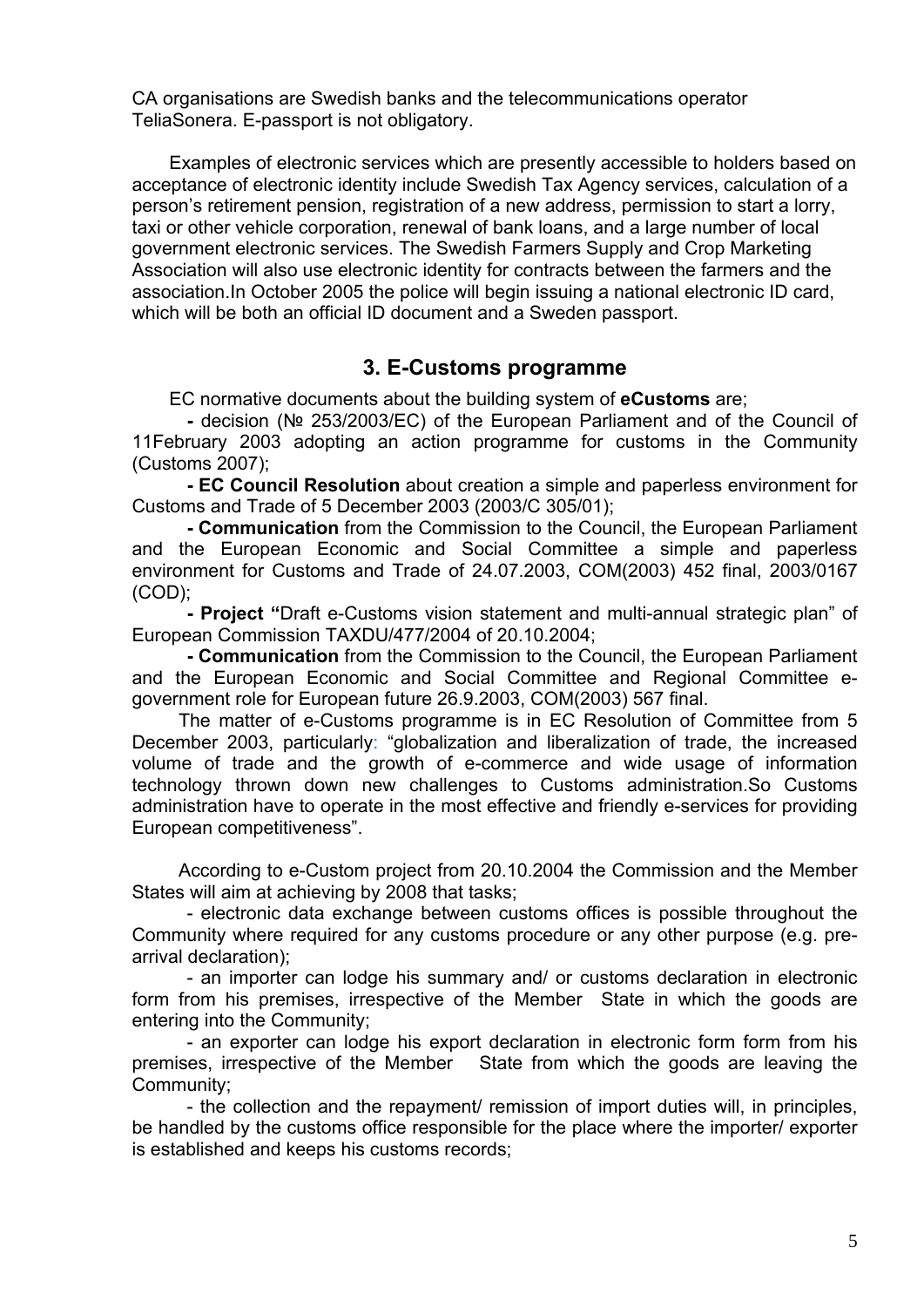- selects of goods for customs controls at border and inland customs offices is based on risk analysis using international, Community and national criteria, the Community criteria being electronically exchanged between the Member States;

- Authorized Economic Operators (AEO), including customs agents, can, at their request, operate throughout the Community on the basis of a single authorization granted according to Community- wide established criteria; this includes the use of facilitations, a common reference for operators and common quality standards, as well as the existence of a common AEO database accessible by customs offices throughout the Community;

- traders have access to an information portal and a single electronic access point for import and export transactions, irrespective of the Member State in which the transaction starts or ends, and even if the transaction involves agencies other than customs (single window, one-stop-shops).

The multi-annual strategic plane on e-Customs has been broken down for State Members in the following categories (by years).

1. Legal changes and simplification **(2003-2007)**;

2. Operation convergence **(2003-2005)**;

3. Computerization of customs processes (**2004-2009)**.

EC "Electronic custom" plan program includes the creation of projects computerize systems for State Members (by years):

- Automated Export System (AES) **(2003-2007);** 

- Automated Import System (AIS) **(2004-2009);** 

- Exchange of risk information **(2004-2007)**;
- AEO database(s) (2005-2009).

Within the range of each state need to do;

-interoperability between customs administrations and other administrations or agencies involved in customs transactions within the same MS **(2004-2007)** 

*Working stages of ES common system:* 

- common customs information portal for trades (2004-2010);

- single electronic access point for transactions **(2004-2010).**

Concerning to technical realization of program marked documents need the following:

- Communication from the Commission COM (2003) 452 (p.4.1.8*.Electronic signature, electronic documents, electronic archiving*) noted that the use of information technology poses the crucial problem of the authenticity and soundless of data exchanged which exchanged and saved by electronic way.By using electronic signatures it is possible to authenticate the person signing an electronic document.

- Member States who have not yet implemented Directive 1999/93/EC on electronic signature should proceed with the implementation and so on. That's why Member States should be a specific provision in the Community Customs Code explicitly recognizing the legal value of an electronic signature and document for customs purposes, independently from the state of implementation in the different Member States; but to guarantee the compatibility of electronic signature usage.

- according to EC Resolution of 05.12.2003 "On creating a simple and paperless environment for customs and trade", (2003/C 305/01), need to "to examine in corporation with Commission, common decisions that let the certification and commendation of digital signature, independently of State Member, in which is based economic operator".

- technical basic realization of "E-Custom" program is the exception of EC State Members obligations regarding to e-Europe, particular E-Government.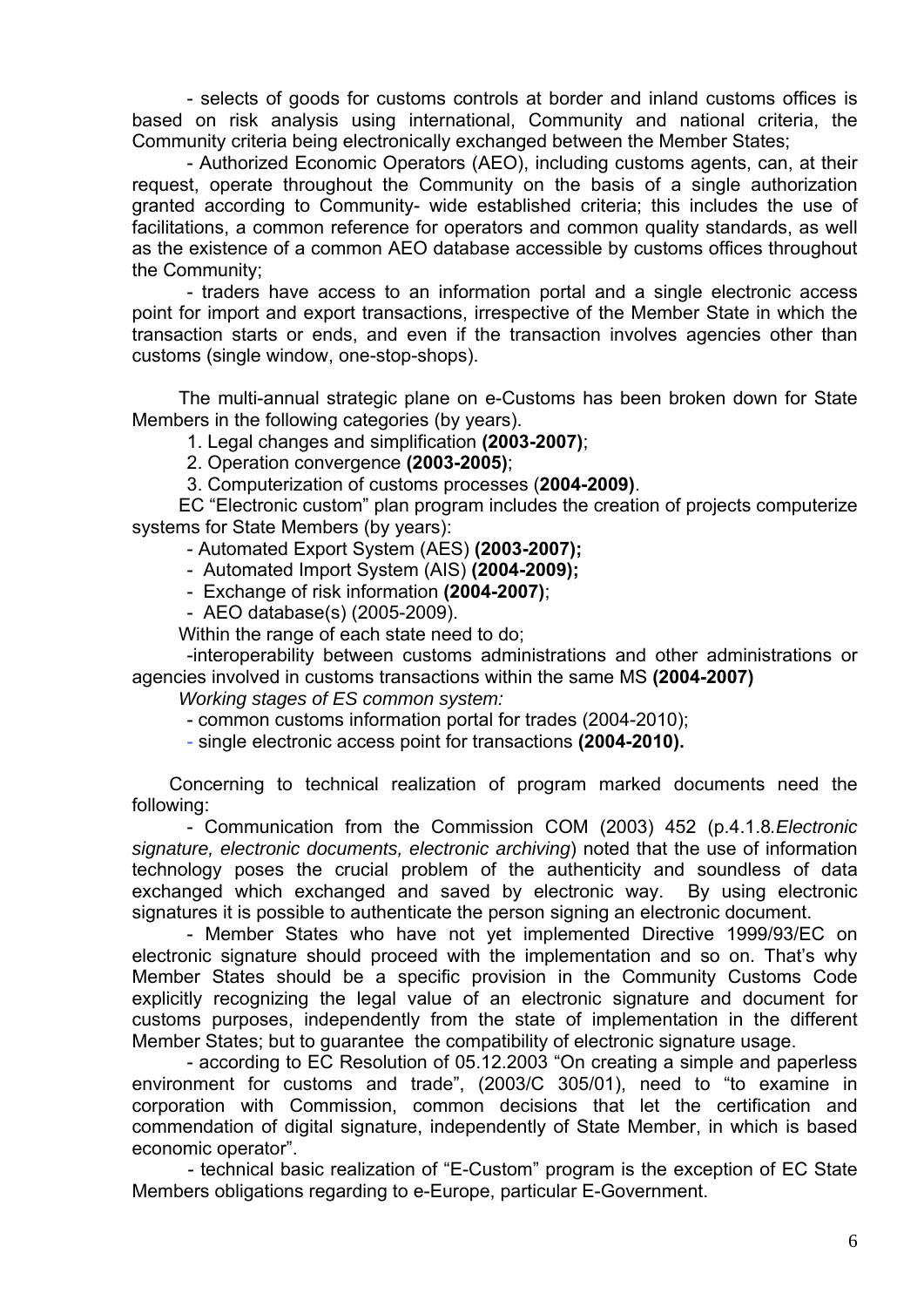The realization of eCustoms program in EC, though pilot project of Export Control System, was started in 2003, in which to take participation 12 from 25 State Members (Belgium, German, Italy, Spain, Sweden, United Kingdom, Czech Republic, Denmark, Portugal, the Netherlands, Australia, Poland).

# **4. eVoting program**

### **4.1. Program basis**

The Parliamentary Assembly of EC is lighted selective questions, particular many reports of the Venice Commission Europe Council – "European Commission for Democracy through Law - Venice Commission"that was devoted to the problems of eenabled voting (e-mail and electronic votings) according to the Standards Committee. This report was agreed by the Council of 12-13 March 2004.

Some countries have already used e-voting or are preparing to do this, underlining the advantages that e-voting is represented. Commission warmed about the necessity to use special security procedures for minimising the risk of fraud.

Commission has determined 5 principles that reflecting base of European democracy and are suitable for voting companies and referendums:

- *Universal voting right:* all human beings have the right to vote and to support any candidate on the elections (on certain conditions e.g. age and nationality).

- *Equal voting right:* each voter has the same number of votes.

 - *Freedom of voting right*: voter has the right to form and to express own wishes in any form, without any compulsion or authority.

- *Secrecy of voting right:* voter has the right to choose secretly the candidate and to protect own opinion.

- *Direct voting right:* the choice (balloting) that has done the voter determined the electee face.

As a result of this, Commission recommended the following:

- E-voting may be used if the system secure/protected (can withstand planned/deliberate attack) and reliable (can function on their own, irrespective of any shortcomings in the hardware, software, supplies and so on.

- E-voting system must be clear, in other words to give the abilities for checking its functioning. This system also must be open, in the view of methods and decisions which are used.

- Electors must be able to obtain confirmation of their votes and correct them, when want to do this, respecting secret suffrage.

-In order to facilitate recount of votes, in the event of an appeal, it may also be provided that a machine could print votes onto ballot papers; these would be placed in a sealed container.

- Commission concluded that the observance of pointed conditions, electronic voting compatible with "the Code of Good Practice in Electoral Matters" 2002 European Commission for Democracy through Law - Venice Commission.

Consequently, the acceptability of e-voting systems are determined by legal, procedural and technical standards that are taken part in voting process and provided marking demands.

## **4.2. E-voting security**

For providing e-voting security system was developed standards - VSS (Voluntary Voting Systems Standards) in the USA. These standards were developed specifically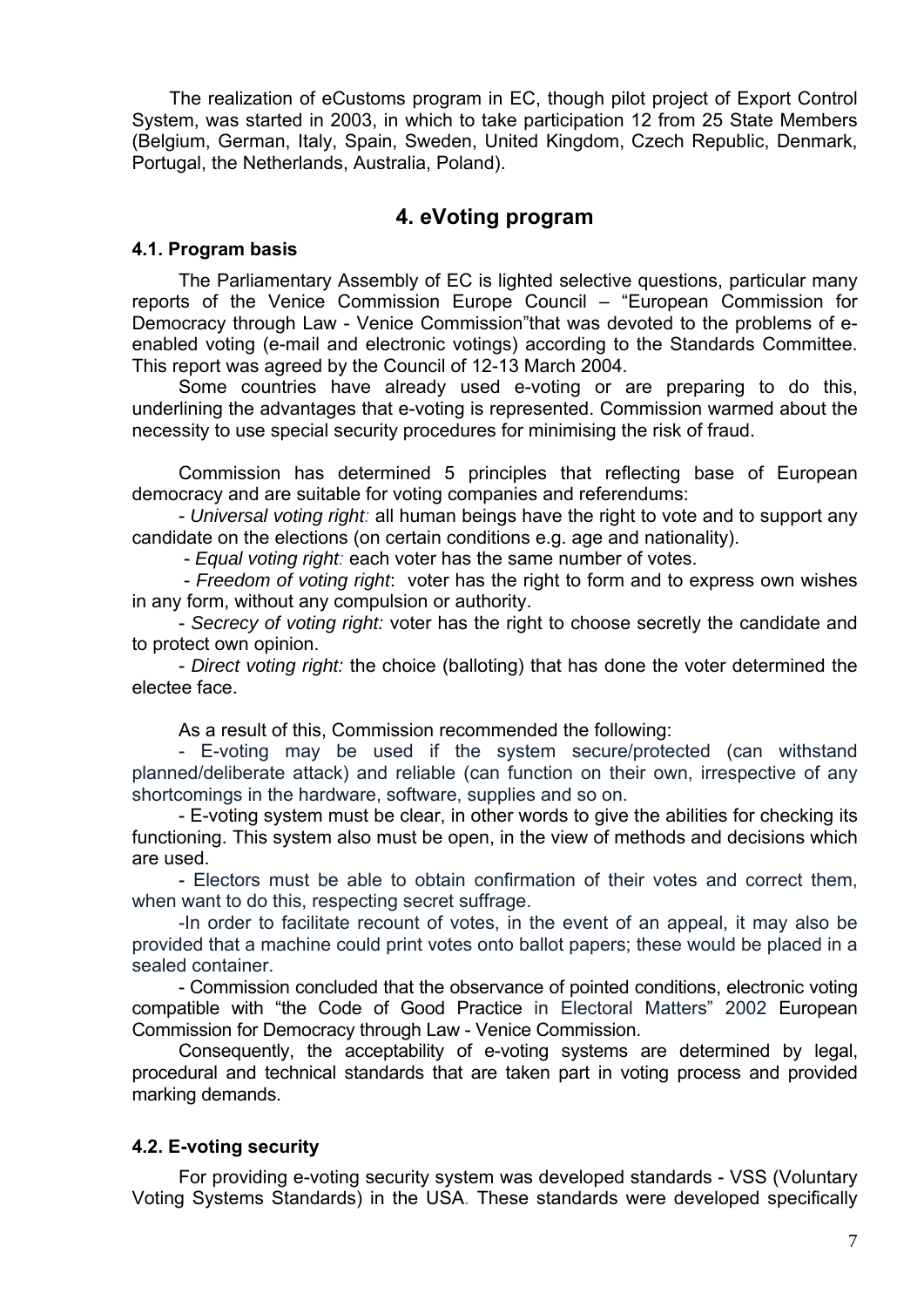for computer-assisted punchcard, optical scan, and DRE (direct-recording electronic) voting systems. They include a chapter on security (volume 1, section 6), which was substantially expanded in the updated version (Federal Election Commission, Voting Systems Performance *and Test Standards, 30 April 2002*  http://www.fec.gov/pages/vssfinal/vss.html).

Along with standards, a voluntary testing and certification program was developed and administered though the National Association State Election Directors (NASED).In this program, an independent test authority (ITA, Independent Test Authority) chosen by NASED tests voting system and certifies those that comply with the VSS. Testing is done of both hardware and software, and the tested software and related documentation is kept in escrow by the ITA.If questions arise about whether the software used in an election has been tampered with, that code can be compared to the escrowed version that saves.

HAVA (Help America Vote Act 2002) creates a new mechanism for the development of voluntary voting system standards. It creates the Election Assistance Commission (EAC) to replace the FEC's Office (Federal Election Commission) of Election Administration and establishes three bodies under the EAC. (EAC was created in 1990):

- 110-member Standards Board consisting of state and local election officials;

- 37-member Board of Advisors representing relevant government agencies and associations and fields of science and technology;

- 15-member Technical Guidelines Development Committee chaired by the Director of National Institute of Standards and Technology (NIST).

This last committee is charged with making recommendations for voluntary standards (called guidelines in the Act HAVA), to be reviewed by the two boards and the EAC.

HAVA also requires the EAC to provide for testing, certification, and decertification of voting system and for NIST to be involved in the selection and monitoring of testing laboratories. The EAC is also required to perform a study of issues and challenges – including the potential for fraud – associated with electronic voting.

## **4.3. E-voting experience**

### **Kazakhstan**

The first step was in September, 2000. According to president degree was been created State Governmental working group that consist of 18 people and want to insert variations and additions to the legislation. In 2003 was planned to finance e-voting in budget.

In 2004 was bought equipment on 3000 districts and was conducted the trainings of operators. In April 2004 was accepted the changes to the law about elections (the  $10<sup>th</sup>$  section); introduced an addition to the administrative code about responsibility over breaking system.

### **Estonia**

E-voting via the internet was on the local elections in Tallinn, in the end of 2005, as a preparation to the parliamentary election in on-line form in 2007.Like most other European countries, Estonia has digital signature legislation, yet unlike many of the other, it also has legislation covering digital certificates for identification cards (presence from 2002).

Also this card has machine-readable cod and microchip (as an additional feature of its security), has data vision on the card and two digital certificates too that are for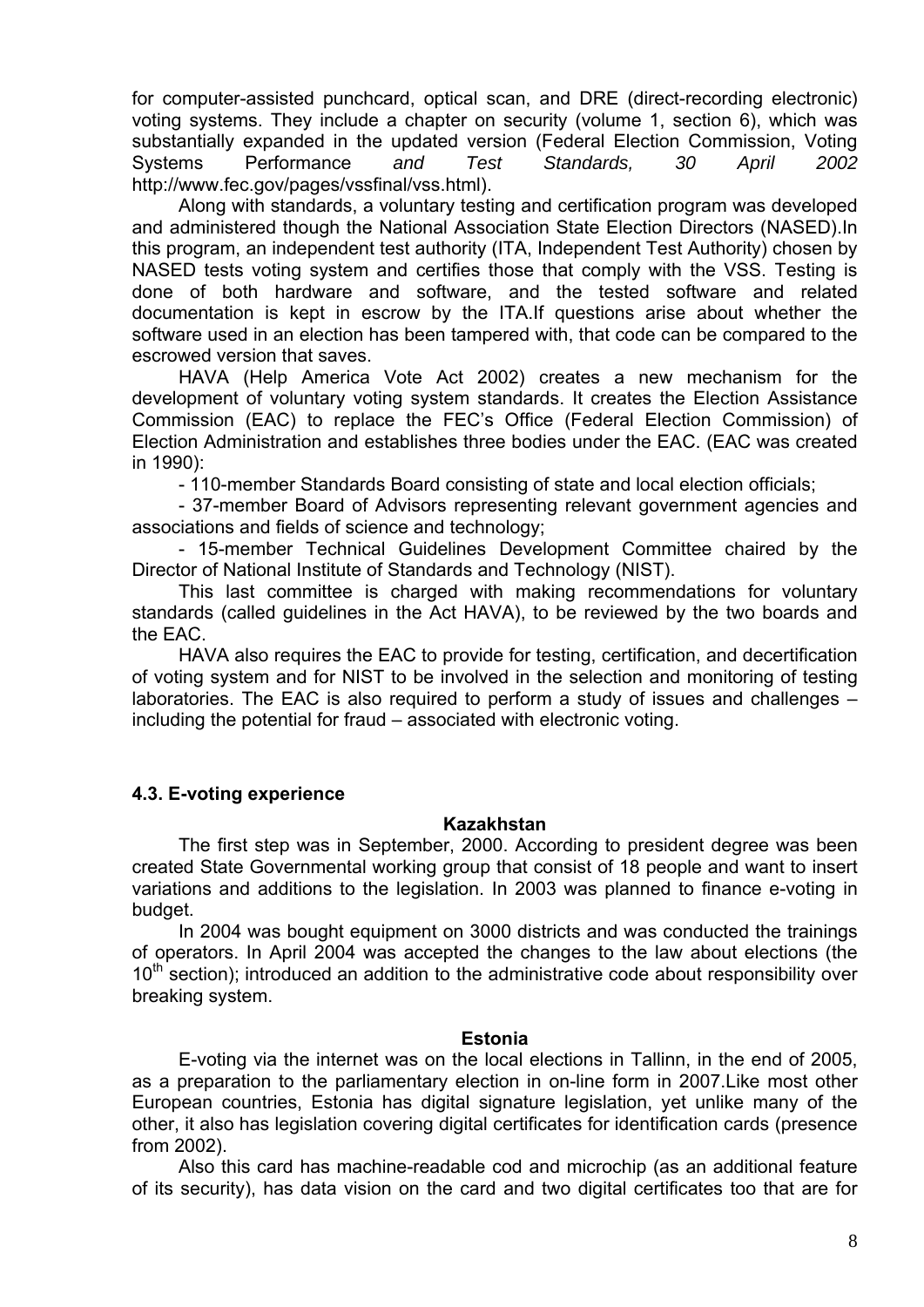checking the face of cards owner and for presenting of digital signatures. Possible that in the future will be realized the integration of identity cards and the banker cards, as others cards for special purposes. By the end of 2004 was issued 500,000 ID-cards.

Consequently, the average Estonia thus has access to two separate digital certificates, based on standardized platforms, which the government supports through the provision of free software tools to businesses and citizens to enable their use. Widespread deployment of trusted digital identities has allowed the use of ID cards in a number of transactions, including with the country's famously e-ready banks. In addition to helping to create one of the world's most developed e-banking markets (95% of banking transactions are estimated to take place though digital channels), Estonia's government plans to leverage familiarity with ID cards in order to implement its edemocracy programme in 2005.

Estonia is the first country of Central Europe, where e-voting is accepted by national legislation. Tallinn pilot projects are the part of on-line voting estonian project, that have been started in August 2003.

On-line system is based on Public Key Infrastructure that let to realize the security indification of citizens with the usage of digital signatures and electronic ID-cards. Country has 1mln citizens that have electronic cards (most of them are the potential voters).

#### **USA**

Different types of punched card machines for voting are used many decades in the USA. But the best replacement for old technique is (as a rule) electronic "black box", in more progressive form touch liquid crystal display-screen and registration smart-card of voter.Two american and private companies Diebold and ESS (Election Systems Software) control 80% of market that are produced such equipment and it cost 5000\$.

The holding of e-election brings to light on specified problems in the USA. One of these problems is impossibility of voter to check own choice. The availability of problem with new technique is in reports of a congressman Rash Holt from New Jersey State:

 "can you image the election day in 2004. You came to the election district and entered your voice though a touchscreen of new voting machine. The screen said that your voice accepted. But when left the cabin, you ask yourself:" Is the machine fixed my voice in a right way? And the fact is that you can not check this information." On realization of electronic technologies, in present time, the USA voter has not got any ability to be sure that his voice was transmitted though a touchscreen and was given to candidate A, and was not prescribe to candidate B.

The second important problem is the problem of security. As said David Dill, the professor of informatics in Stanford University, "all that is said about the present machine is not true because machines are certificated on federal and state levels, but very difficult to get direct information about certificate process". At the same time, on pretext of commercial secret is all information about interior arrangement of technique.

Do not desire with a secret around e-voting machine, Bev Haris, the journalist and the public activist, works under this situation with her friends very long. Consequently was written a book «Black Box Voting: Vote Tampering in 21st Century." Elon House, 2003 (www.blackboxvoting.org).In this book, on the base of the conversation with the concrete event participants was shown, particular, as named "certification" of electronic machine was as a clear farce with open lie (see: www.scoop.co.nz/mason/features/?s=usacoup).

#### **India**

Indian voting machine or EVM (Electronic Voting Machine) is developed equipment in 1989–90 that consist of two unites - control unit and balloting unit.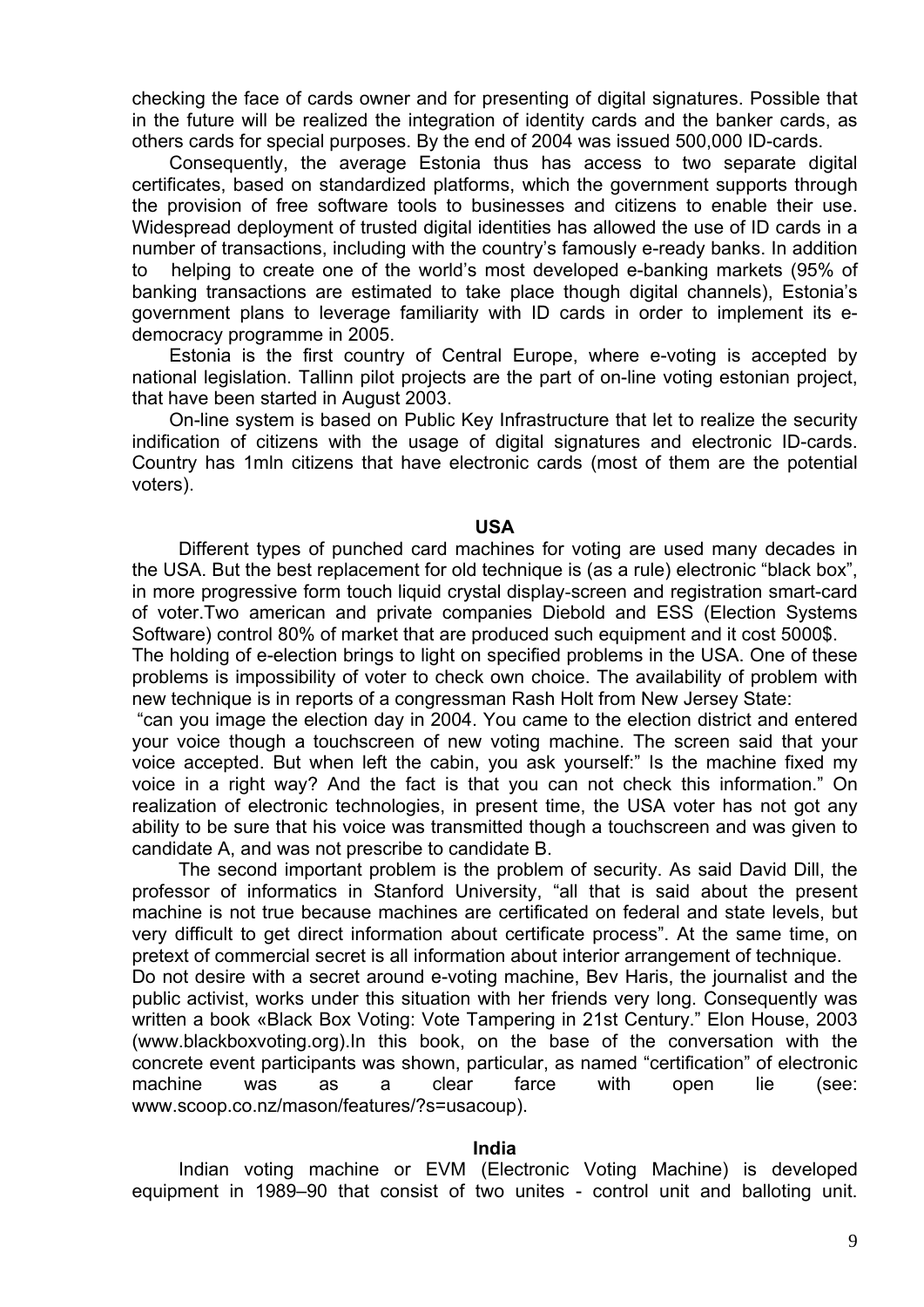Balloting unit has a list of candidates. Near each candidate is a buttom of voice registration. After the pressing of it, the entering mechanism blocks other candidates. And fixed voice is registered in storage cell of suitable candidate. Control unit has functions of common supporting process, gives total numbers of citizens, sealings of results when the procedure has finished and final results of election have announced.

On the basis of security, electronic machines are not connected with any nets or central data base. Voting results are fixed by members of regional election commission. Electronic machine for voting does not need any operation system because of simple construction. All codes of security are in microscheme and this system is very steady for attack (hacking). In the view of indian EVM computer security this variant is a typical "black box". All information security is based on secrecy and complicacy of physical access to the code. Familiar to know that an access to the security on basis of a conception of "black box" is unreliable, because gives wider area for fraudsters.

In India 2001 political opposition strongly delivered against EVM that is issued by state organizations and is under control of "party authority". Regardless of producer assurance and election commission about "machine steady to the hacking", on the concrete example was shown the following. Microscheme code is scanned and chip can be change on the reprogram. As a result this modification machine does everything as might be but in the end is taken off from all storage cells definite part of voices and is added them to the another candidate. Consequently is guaranteed the victory and is safed the same number of voters.

#### **Brazil-USA**

As informed an official representer of Diebold Election Systems, company represents the ability of "paper print" generation to the USA customers without any problems, when they have necessity of it. And more Diebold export supplies have already provided in own machines the abilities of typing control ballot-papers. Particularly, from 300 000 machines for voting that was sold to Brazil, was equipped with control printer on "Mercury method" (in protected box behind glass is painted a ticket that the voter voice is accounted and is in control archive). This technique was examined during brazilian parliament election, practically in October 2002 (www.spectrum.ieee.org/WEBONLY/publicfeature/oct02/evot.html). About similar equipment development for own touchscreen is announced ESS firm, that is a competitor of Diebold.

### **Australia**

By visual demonstration, Australia shows the process of election modernization in reality. In 1998, in this country was a discomfiture with traditional ballot-papers, when two candidates gathered practically equal number of voices. Under such conditions of estimate, they can not find the winner. As a result, the government makes a decision about EVACS development, the system of e-voting and counting of votes (www.elections.act.gov.au/EVACS.html). The creation process of it was open. The government announced a competition with well-known members and judges. The final result was given to the third side to examine it – BMM International, the audit software firm. Consequently all EVACS program supply was written in open source code and in the form of zip file; accessible for everyone on government site.

The majority of Australians also supports the introduction of some form of electronic voting, a study of 1,000 voters by Australian Electoral Commission (AEC) revealed. People most likely to support e-voting lie in the 25 to 34 age group, have an income in excess of A\$80,000 (near 53,000\$) with Internet access at home and familiarity with online payment solutions.